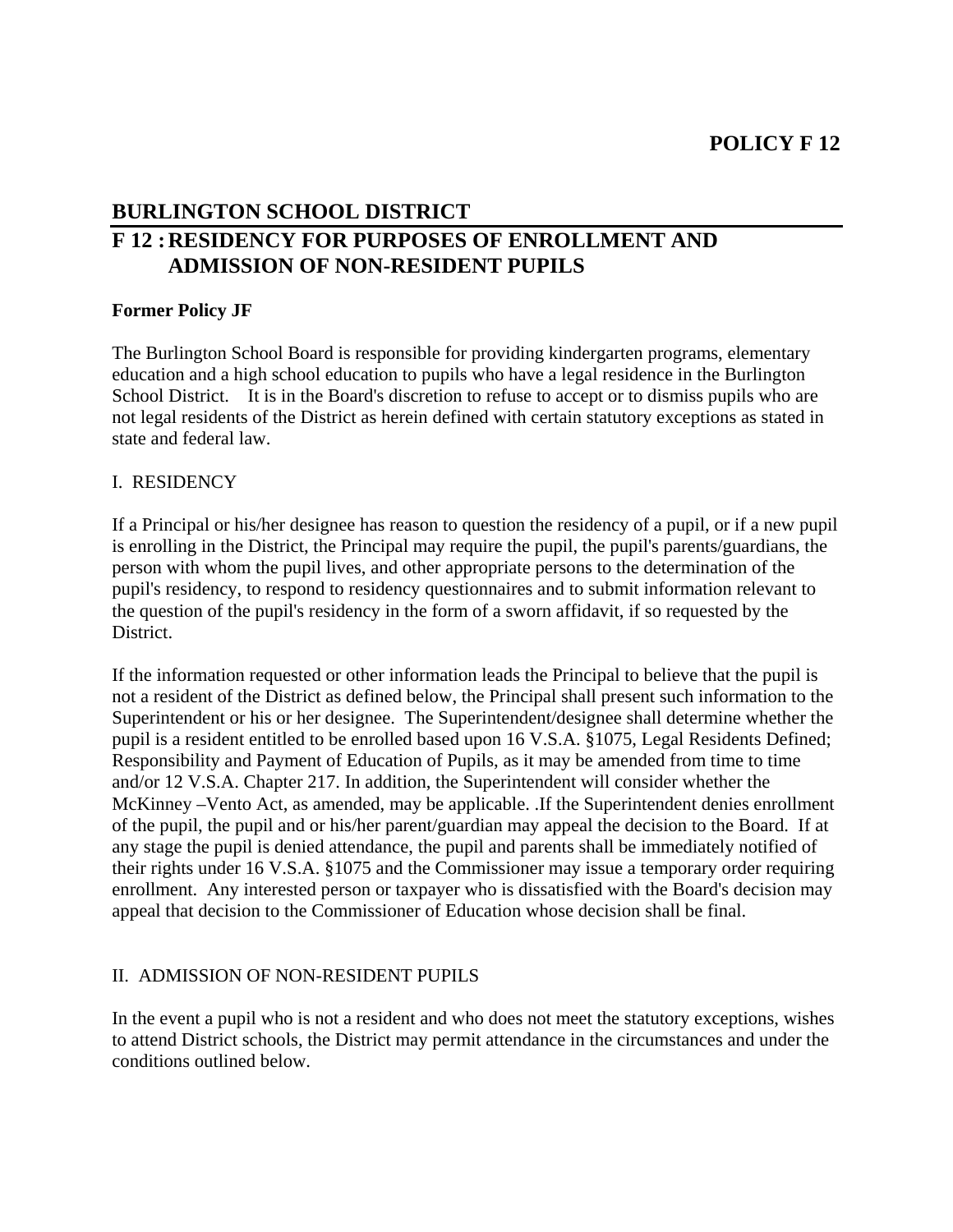#### A. Non-Resident Pupil

The Burlington School Board may admit individual students who do not claim residency or meet certain statutory exceptions on the following basis:

- 1) The parent or guardian of a minor student or an adult student who wishes to attend a Burlington School must submit a timely written request for admittance to the superintendent. The request must state the reasons for the request and indicate a willingness to pay the approved tuition rate. In all but unusual circumstances, requests, in order to be timely, must be received by the superintendent at least ten days in advance of the beginning of the semester for which admission is sought.
- 2) The superintendent will discuss the request with the appropriate principal and notify the person making the request of his/her decision. If the request is granted, the superintendent will notify the person making the request of the tuition rate, of District billing procedures, and the District's policy on transportation.
- 3) It will be required that a tuition agreement be signed by the person responsible for tuition payment before the student is admitted. Such tuition agreement shall state the amount of tuition due, dates payable and consequences for non-payment or late payment. Said consequences may include but not be limited to the withholding of grades, transcripts or degrees and/or termination of enrollment.

 Tuition may be waived by the superintendent for 20 school days in cases where the parent or student over 18 years of age shows good intention to establish residence in the City of Burlington prior to school opening in the fall but is unable to do so due to circumstances beyond their control.

 Tuition waivers of more than 20 school days must be submitted to the Burlington Board of School Commissioners unless covered by this Policy.

- 4) Admission approval shall end with the school year in which attendance is granted. A timely request must be made for the following year if continued attendance is desired.
- 5) Acceptance of non-resident students is not automatic and may be denied by the superintendent when admission does not appear to be in the best interest of the student or School District. Reasons for denial may be the following; or others, as determined by the superintendent in his discretion:
	- a) Class size, available facilities or existing staff will not properly accommodate additional students.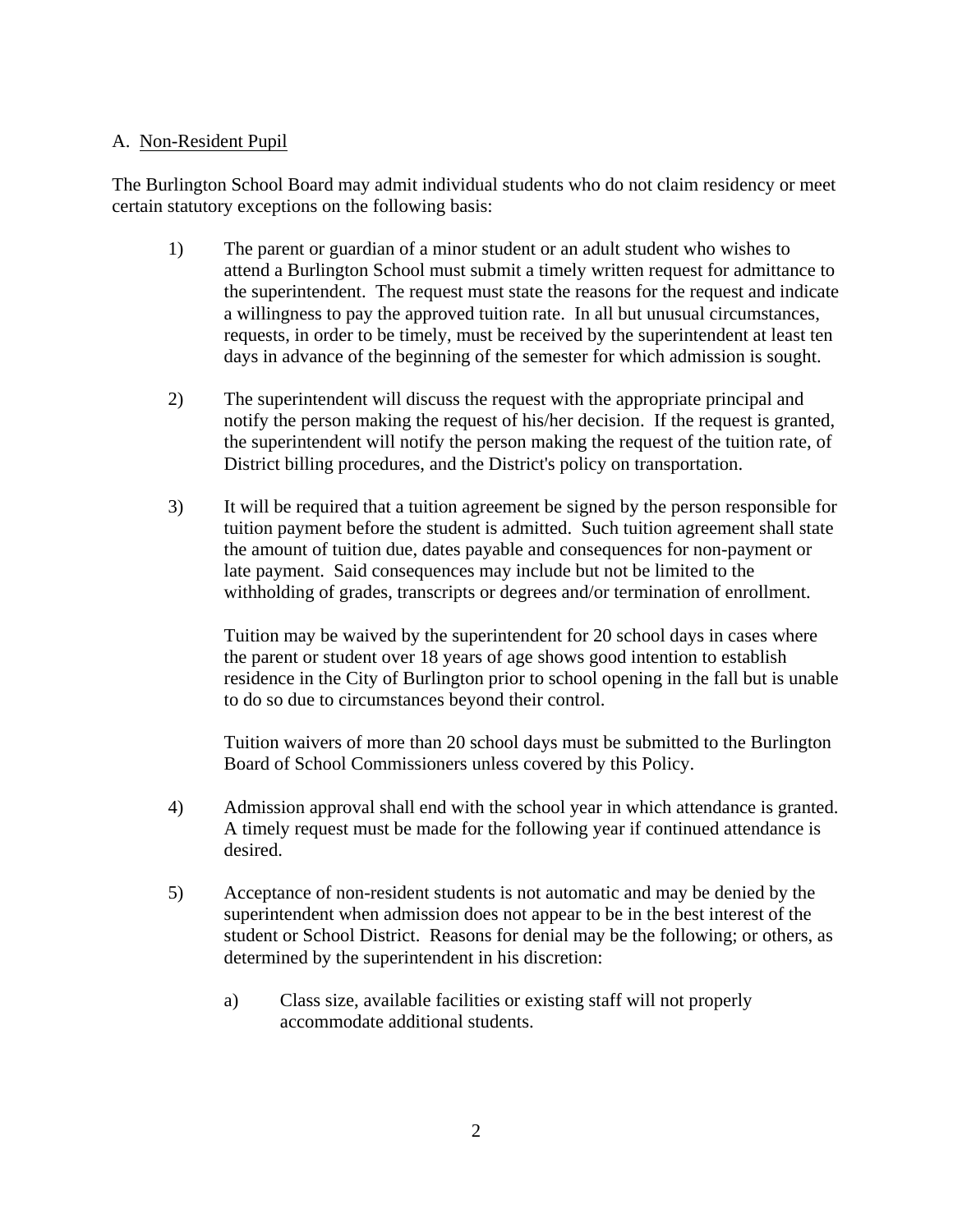- b) The student would require services beyond what is offered in the particular school.
- c) There is documentation of behavior or circumstances determined by the superintendent to be detrimental to the operation of the school.

In cases where the superintendent denies admission to a non-resident student on a basis other than residency status or a statutory exception, the request may be appealed by the sender to the Burlington Board of School Commissioners whose decision shall be final.

This Policy is not applicable to non-resident pupils who seek to attend Burlington Schools, grades 9-12, in accordance with the school choice provisions of state law. In those circumstances, the state law and any agreement reached with sending schools shall apply.

### B. Pupil Transfer

In the interest of instructional continuity, students of parents or guardians who move from Burlington during the school year will be permitted to complete the semester in which they are enrolled on a tuition-free basis at the discretion of the Superintendent.

Students whose parents or guardians move after completion of the student's junior year, will be permitted to finish the senior year on a tuition-free basis at the discretion of the Superintendent.

#### C. Pupils of Employees

The Burlington Schools may admit the children of employees who reside outside the district. The superintendent will review requests annually and will consider class size, requests from residents for variances, and other pertinent factors when she/he makes the decision. Attendance of a district employee's child may not result in the need to hire additional staff. The tuition rate for children of non-resident employees will be .50 of the established tuition rate.

#### D. Sending Schools Tuition Payment

Burlington Schools accept the responsibility of providing educational opportunities for all students attending schools under their jurisdiction, whether resident, or tuitioned. In carrying out this mission, the Department must provide solid financial support through local taxes, tuition income from non-resident students, state and federal aid, and other lesser sources.

Because of the large number of tuition students attending the Burlington Technical Center, it is imperative that tuition payments be received early and promptly each semester in order to maintain an adequate cash flow, and avoid unnecessary borrowing and concomitant interest charges for the receiving school district.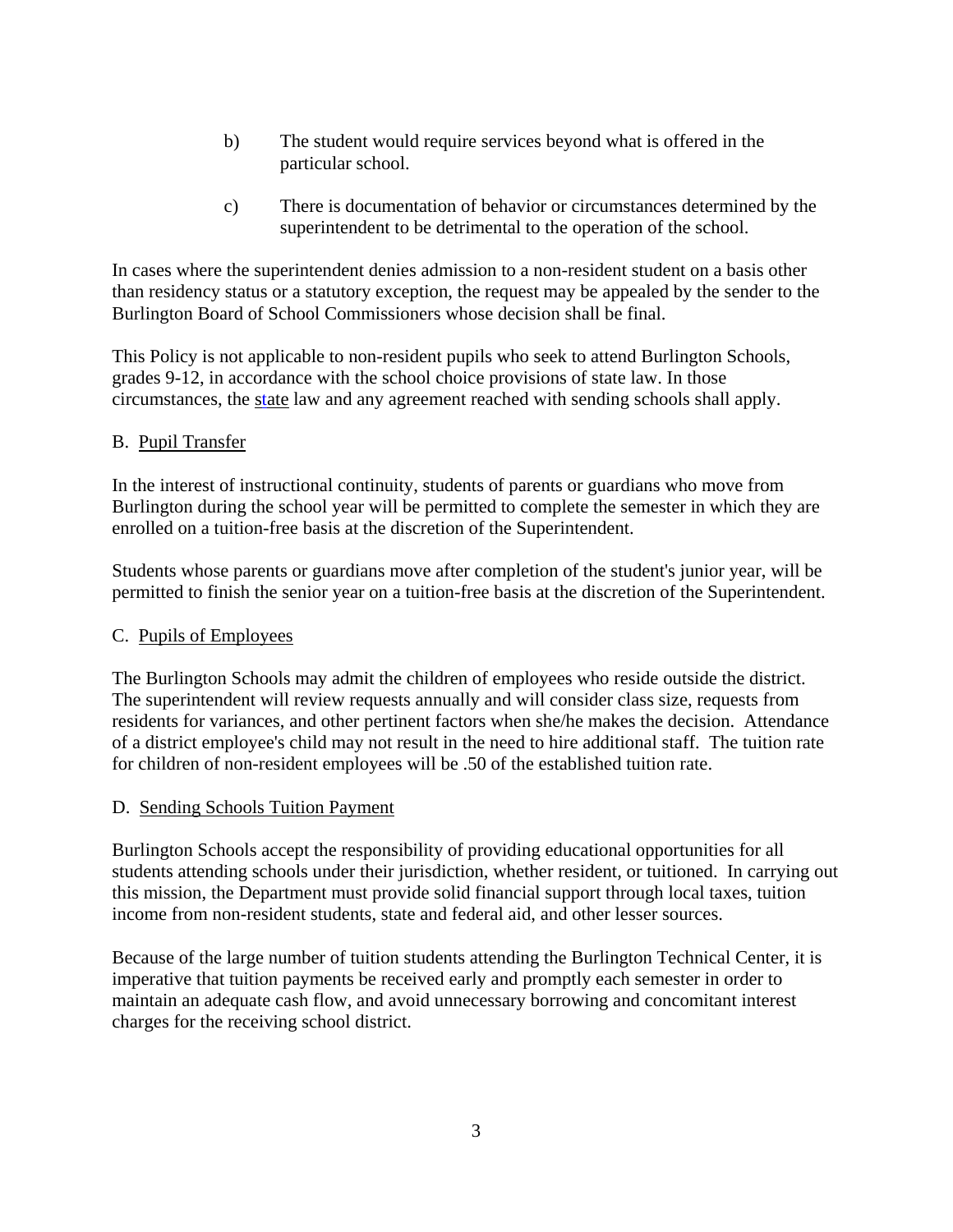The Burlington Board of School Commissioners will establish a tuition rate annually prior to February 1st, according to Vermont State Statutes.

## III. DEFINITIONS:

"Resident": Is a natural person domiciled in the school district and who, if temporarily absent, demonstrates an intent to maintain a principal dwelling place in the school district indefinitely and to return there coupled with an acts or acts consistent with that intent. The term "residence" is synonymous with "domicile". The term "temporarily absent" includes those situations listed in 17 V.S.A. § 2122(a).

The legal residence of certain individuals shall be determined as stated below:

"Legal residence of a child of homeless parents": Is where the child temporarily resides unless the parents and another school district agree that the child's attendance in the school in that district will be in the best interests of the child in that continuity of education will be provided and transportation will not be unduly burdensome to the school district.

"Child of homeless parent": Is a child whose parents:

(1) lack a fixed, regular and adequate residence; or

 (2) have a primary nighttime residence in a supervised publicly or privately operated shelter for temporary accommodations such as public assistance hotels, emergency shelters, battered women's shelters, and transitional housing facilities, or a public or private place not designated for, or ordinarily used as, a regular sleeping accommodation for human beings. Consideration shall also be given to whether the McKinney –Vento Act, as amended, may be applicable.

"Legal residence of an alien, immigrant or refugee child": Such legal residence shall be determined in the same manner as for a child of a homeless parent, unless the child's parents have established a residence in the state. Consideration shall also be given to whether the McKinney –Vento Act, as amended, may be applicable.

"Legal residence of an independent student or emancipated minor": Is where the independent student *or* emancipated minor resides.

 "Independent Student": Is a child between the ages of 14 and 18 years who by the acts and expressions of the minor and his or her parents or legal guardian has demonstrated that the or she is living separate and apart form his or her parents or legal guardian, is independent of the authority of his or her parents or legal guardian, and is not economically dependent upon his or her parents or legal guardian. An independent student also includes individuals who are emancipated minors.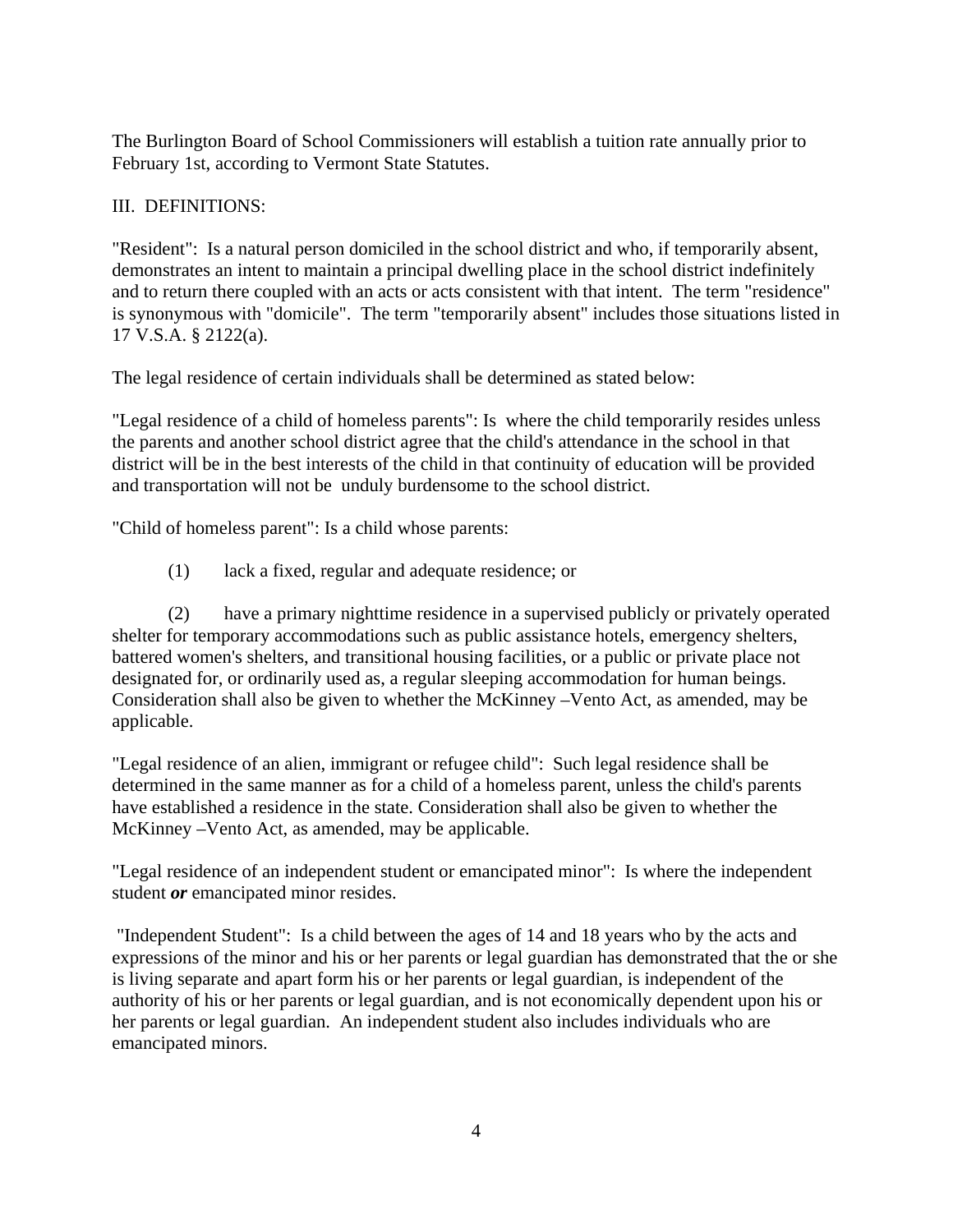"Emancipated Minor": is a minor who:

- 1. Entered into a valid marriage, regardless of whether it has been terminated by dissolution or;
- 2. Is on active duty with any of the armed forces of the United States, or;
- 3. Has been ordered to be an emancipated minor pursuant to 12 V.S.A. Chapter 217.

"Legal residence of pupils under the care and custody of a state agency or a licensed child placement agency" shall be determined by the Commissioner of Education.

*Cross-References: This Policy combines the Admission of Non-Resident Students, JEC-B; Sending School Tuition Payments, E 22; Tuition Student Transfer, E 23; and Tuition - Students of Employees, JNB.* 

| Legal References: | 12 V.S.A. Chapter 217; Emancipation of Minors                            |
|-------------------|--------------------------------------------------------------------------|
|                   | 16 V.S.A. §821, School District to maintain Public Elementary Schools or |
|                   | Pay Tuition;                                                             |
|                   | 16 V.S.A. §822, School District to Maintain High School or Pay Tuition;  |
|                   | 16 V.S.A. §1073, "Legal Pupil" Defined, Access to School;                |
|                   | 16 V.S.A. §1075, Legal Residents Defined; Responsibility and Payment of  |
|                   | <i>Education of Pupils;</i>                                              |
|                   | 16 V.S.A. §1093, Non-Resident Pupils;                                    |
|                   | 13 V.S.A. §3016, False Claim;                                            |
|                   | 16 V.S.A. §§ 824 & 826.                                                  |
|                   | Act 150 as amended Public High School Choice                             |
|                   | VT State Board of Education Manual of Rules & Practices, §1250           |
|                   | <i>(Discrimination)</i>                                                  |
|                   |                                                                          |

 *No Child Left Behind Act, 20 USC §6301 et seq.. McKinney –Vento Homeless Assistance Act 42 U.S.C. §11431 et seq.* 

*Date Adopted: August 13, 1996* 

*Admission of non-resident students T. 16 V.S.A. § 1093. POLICY REVIEWED: August 27, 1996* 

*Tuition - Student Transfer POLICY ADOPTED: December 16, 1986 POLICY REVISED: June 20, 1991*